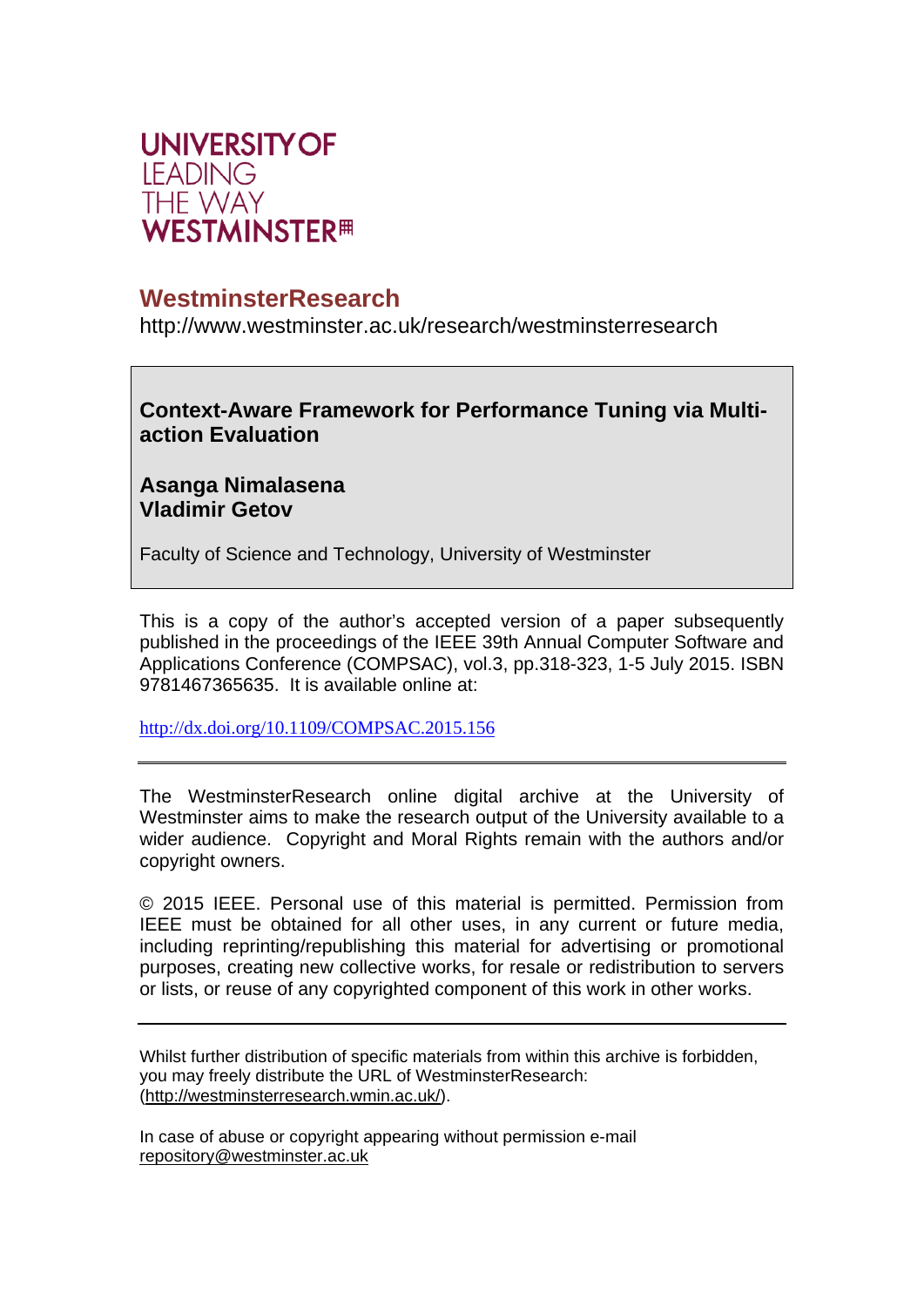### **Context-aware Framework for Performance Tuning via Multi-action Evaluation**

Asanga Nimalasena and Vladimir Getov Faculty of Science and Technology University of Westminster London, United Kingdom Asanga.Nimalasena@my.westminster.ac.uk, V.S.Getov@westminster.ac.uk

*Abstract***—Context-aware systems perform adaptive changes in several ways. One way is for the system developers to encompass all possible context changes in a context-aware application and embed them into the system. However, this may not suit situations where the system encounters unknown contexts. In such cases, system inferences and adaptive learning are used whereby the system executes one action and evaluates the outcome to self-adapts/self-learns based on that. Unfortunately, this iterative approach is time-consuming if high number of actions needs to be evaluated. By contrast, our framework for context-aware systems finds the best action for unknown context through concurrent multi-action evaluation and self-adaptation which reduces significantly the evolution time in comparison to the iterative approach. In our implementation we show how the context-aware multi-action system can be used for a context-aware evaluation for database performance tuning.** 

#### *Keywords-context-aware systems; self-adaptation; multiaction evaluation; database performance tuning*

#### I. INTRODUCTION

A context-aware system reacts to changes in the perceived environment so that computing output is best suited to the current context. There are many definitions of the term context – by location  $[1]$ , by location combined with behavior [2] or by encompassing multitude of factors such as the definition given by Dey [3]: "Context is any information that can be used to characterize the situation of an entity. An entity is a person, place, or object that is considered relevant to the interaction between a user and an application, including the user and applications themselves". This definition allows context-aware system developers to decide what constitutes a context in their application.

A context-aware application does context inference on the basis of the so-called 5W1H (Where, When, What, Who, Why, How) factors [4]. Expanding on this, context-aware applications look at the who's, where's, when's and what's (that is, what the user is doing) entities and use this information to determine why the situation is occurring [5]. However, it is not actually the application that determines why a situation is occurring, but the designer of the application. This dependency on the application designer to capture the context changes is likely to introduce inaccurate contexts and inflexible context definitions [6]. Moreover, the context inference may fail if the system encounters a context which the designer did not foresee.

Self-learning and self-adapting methods can be employed to overcome the aforementioned limitations. These methods

use an iterative approach to finding the best possible action when the system encounters unknown context. However, when there are large numbers of actions to evaluate, the time to find the best action takes much longer, which delays significantly the system reaction to the context change.

There are similarities between the reaction of a contextaware system to a context change and the approach of a database administrator (DBA) to a database performance issue and the steps taken to resolve it. Foremost, a DBA has to determine if the performance has regressed (high CPU, high response times) which is similar to sensing a context change in context-aware applications. If the DBA is aware of the reason for the performance issue this would be a known context. However, many factors could affect the database performance [7] and the DBA may not know the root cause outright which can be considered as unknown context.

In such cases the DBA creates a replica of the production database, runs a similar workload to recreate the problem behavior, then hypothesize the root cause and a set of potential solutions to be evaluated one by one [8, 9]. This approach is similar to a context-aware system carrying out each action (potential solutions in DBA's case) iteratively. Once a fix is found, the DBA will know how to detect and fix similar situations in the future in the same way a contextaware system self-adapts and evolves to recognize more and more context changes.

This paper introduces a concurrent multi-action evaluation framework which identifies unknown context and evolves itself to recognize more context changes over time. Our framework implementation showcases how the abstract context-aware concepts could be used for experiment-based database performance tuning and confirms the much higher efficiency of the concurrent evaluation approach.

The rest of this paper is organized as follows. Section II reviews related work on context and self-adapting contextaware models and experiment-based database performance tuning models. Section III provides a description of the proposed framework and formal modelling of it for the database performance tuning case. Section IV describes the implementation and experiment setup. Section V presents experimental results of the evaluation. Finally, the paper concludes with Section VI which summarizes the findings from the evaluation and outlines directions for future work.

#### II. RELATED WORK

#### *A. Context-aware application models*

The simplest model is the single context – single action model. This type of models is commonly used for smart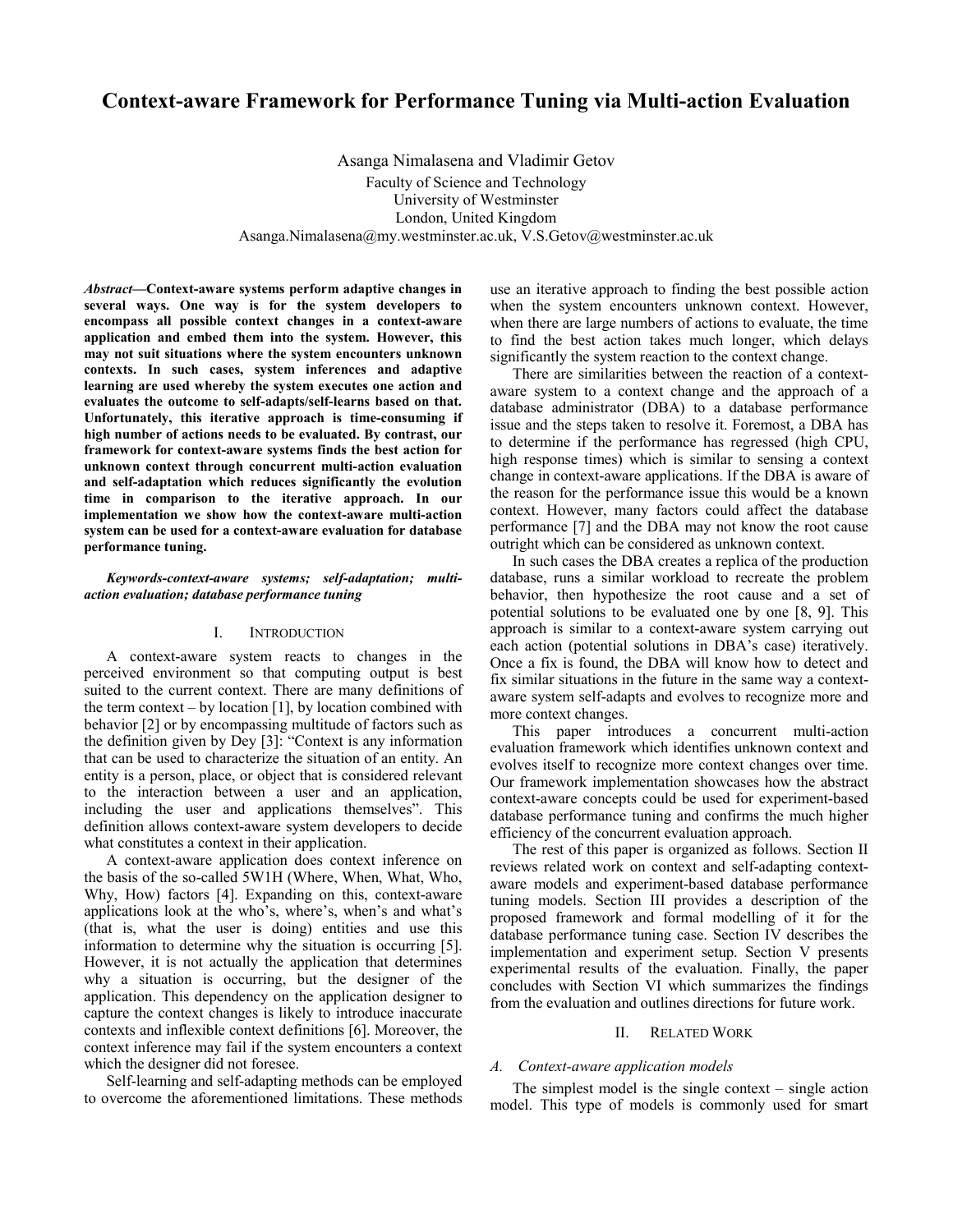environments. These models consist of sensory data acquisition, context inference/management and action. Due to the close association this model has with physical hardware each context has one and only one precise action. He et al [10] provide an example of such a smart plantwatering context-aware system. This type of model depends on application developers to capture all possible context changes as such could suffer from inaccurate and inflexible context definitions. A customizable context models is presented in [11] that enable developers to customize the context model to recognize more context changes while [12] make use of a central repository of context knowledge that is periodically updated. But the drawback of having to depend on the system developers is still there. To overcome these limitations self-adapting and self-learning context-aware models are used. In [13] a formal method for incremental context awareness is proposed based on breadth-monotonic model (recognize more situations) and depth-monotonic model (overcome uncertainty). A self-adapting context with the use of context edges (a context edge is the border between two contexts) and context spaces is proposed on [6]. Other self-adapting techniques used by context-aware system include using case base reasoning to address domain specific problems and incomplete data sets [14] and trying to address the lack of domain knowledge through self-adapting whereas [4] proposes a model where both ontological and Bayesian network probabilistic reasoning are used for context reasoning and the context is modelled using ontology. Similarly, the approach described in [15] uses fuzzy sets to allow imperfection in context that is being sensed. IBM's MAPE-K (Monitor, Analyze, Plan, Execute, and Knowledge) loop reference model [16] allows autonomic adaptation of managed elements. The MAPE-K loop also suffers the same limitations as the existing self-adapting context-aware models described earlier primarily due to the fact that MAPE-K uses event-condition-action (ECA) rules for self-adaptation [17]. It is up to the system developers to formulate the ECA rules and to capture all possible ECA combinations. Adaptation will fail if the system encounters an unforeseen event as such MAPE-K loops become infeasible for unknown context handling.

In our proposed framework we eliminate the limitations of these models by employing an experiment-based adaptation mechanism coupled with a knowledge base which is incrementally populated as the system recognizes more and more contexts.

### *B. Experiment-based database performance tuning*

Experiment-based database performance tuning models are looked at in the context of our implementation of the proposed framework. As there are magnitudes of factors to consider it is impossible for a DBA to predict the cause for a performance changes without actually trying a real workload on the system [18]. Therefore, the experiment-based performance tuning models give a DBA an accurate understanding on the returns of his tuning effort as opposed to predictive models. In [19] a database's workload and parameter-related prediction model based on neural networks is presented. As it requires training of a neural network

beforehand, it lacks the ability to dynamically adapt to change in workload. An experiment-driven query optimization method is described in [8]. At the core of this is a formulation of multiple-query plans based on cardinality sets and then the queries are executed to find better plans. A rapid experiment-defining framework and a high-level language that enable the use of this framework is proposed in [20] which is specifically geared toward production database performance tuning. Compared to query tuning database configuration changes related performance tuning could give high benefits with minimum effort. But modern databases have hundreds if not thousands of parameters and which one to select and what value to set require careful testing. Both [9, 21] present database configuration related experimentdriven performance tuning methods. The response surface mapping technique has been used in both cases to leverage performance tuning based on large number of configuration parameters where [9] uses experimenting away from the production database while [21] uses a cycle stealing algorithm to conduct the experiments on the production database.

Fully automated experiment-driven self-tuning methods are presented in [7, 22]. These systems gather workload statistics overtime and compare current load pattern against historically patterns. If performance seems to have regressed in comparison to historical performance characteristics then a predefined set of actions are implemented to bring the performance to the previous level.

#### III. PROPOSED FRAMEWORK

The proposed framework consists of three systems, namely the context system, the inference system and the action system. Fig. 1 shows a high-level diagram of the proposed framework and system components. The context system describes context space and the context acquisition mechanism. Following the definition in [3] the database system (DBS) is nominated as the entity that is of concern and the user workload *W* and the resource usage *R* is defined as the contexts describing the state of the DBS.



Figure 1. High-level system diagram of proposed framework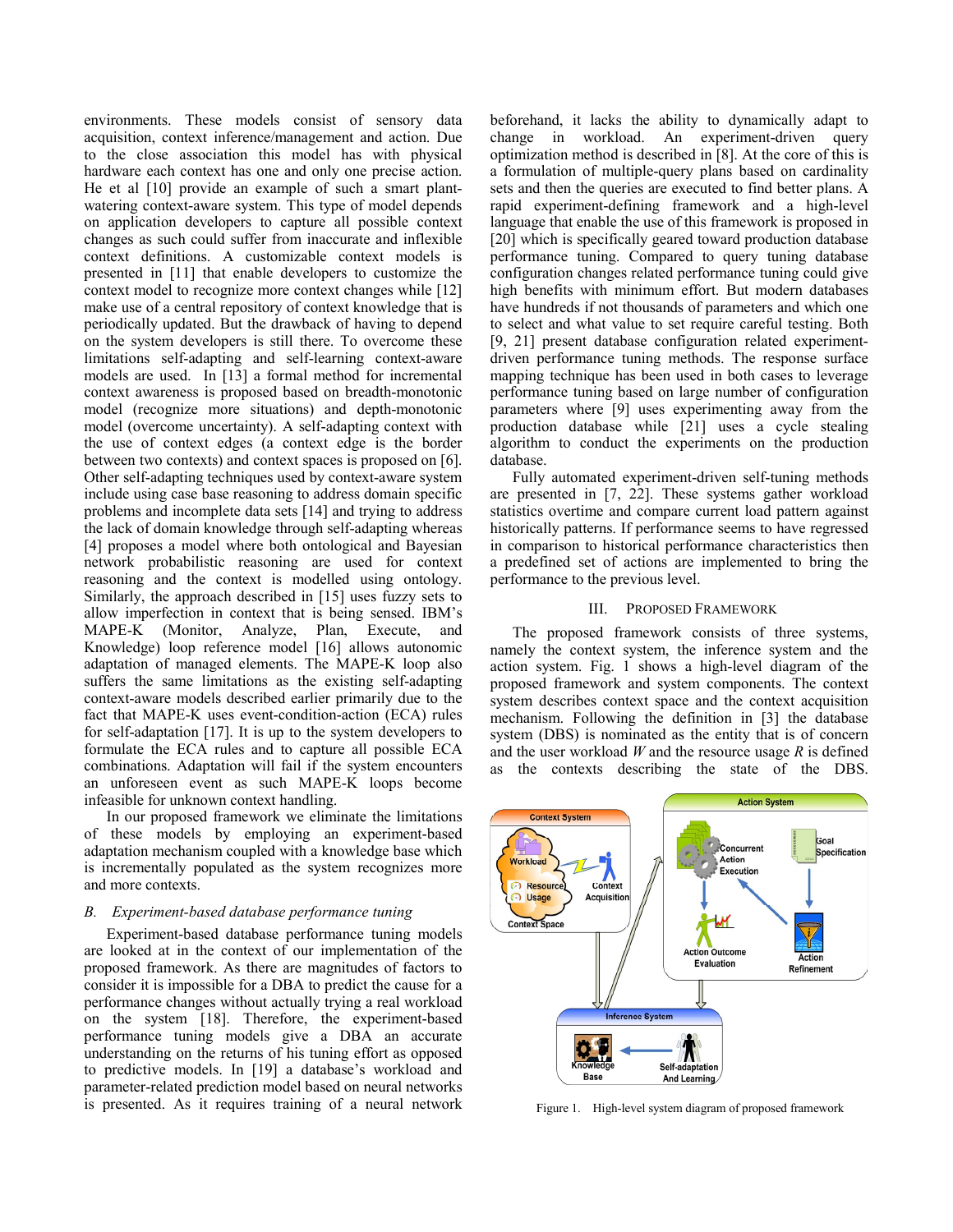At any given time the workload *W* could consists of zero or more user workload types. The resource usage *R* describes level of consumption of system resources by the DBS at a given point in time. The resource types include CPU, memory and DBS memory components and any other resource type DBS uses to service the workload. The context acquisition is responsible for sensing and acquiring these context values. Context acquisition is also expected to transform heterogeneous context value types in multiple units into single unit of measurement allowing comparison of contexts. For this implementation two workload types were defined for *W*; *W={OLTP,DSS}* where OLTP is Online transaction processing workload types and DSS is Decision Support System (DSS) workload types. As resource usage *R* the CPU load for each workload type was considered  $R = \{CPU_{OLTP}, CPU_{DSS}\}.$  It is typical in enterprise scenarios that usage pattern remains constant over time as application uses a similar set of queries [19]. Therefore any change to workload type or resource usage pattern is considered a context change and context inference is carried out.

The inference system consists of a knowledge base and a self-adaption and learning mechanism. When a context change is encountered the knowledge base is queried to identify if the new context values are known. If the inference system is unable to find the new context values in the knowledge base then the action system is invoked. The selfadaptation and learning mechanism updates the knowledge base with the outcome from the action system.

Knowledge base represents each context in terms of workload type and associated resource usage and was modelled using web ontology language (OWL). The objective was not to create a full ontology but to have an OWL representation of context [23] that would allow leveraging of OWL inherent inference capabilities for context inference. With the use of the OWL only the distinct workload types are needed to be defined, in this case the OLTP and DSS workload types. Other workload types are modeled as complex classes based on the distinct workload types OLTP and DSS. The current context is said to have a mix workload if the resource usage has an OLTP portion as well as a DSS portion. The OWL class specification for Mix workload type is given below.

```
<owl:Class rdf:about="#Mix"> 
   <owl:disjointWith rdf:resource="#DSS"/> 
   <owl:disjointWith rdf:resource="#OLTP"/> 
   <rdfs:subClassOf> 
     <owl:intersectionOf rdf="Collection"> 
       <owl:complementOf rdf:resource="#DSS"/> 
       <owl:complementOf rdf:resource="#OLTP"/> 
      </owl:intersectionOf> 
   <rdfs:subClassOf 
</owl:Class>
```
A generic workload type called "Workload" is defined as a union of all three aforementioned workload types. Because of this generic workload type the domain specific workload types (e.g. Order search workload, sales report workload, etc) could be inferred upon and deduced to one of the three aforementioned workload types thus allowing the implementation of the framework to be independent of any domain specific constructs. The OWL specification of this generic workload type is given below.

```
<owl:Class rdf:ID="Workload"> 
   <rdfs:subClassOf> 
     <owl:Class> 
       <owl:unionOf rdf:parseType="Collection"> 
          <owl:Class rdf:about="#Mix"/> 
          <owl:Class rdf:about="#DSS"/> 
          <owl:Class rdf:about="#OLTP"/> 
       </owl:unionOf> 
     </owl:Class> 
   </rdfs:subClassOf> 
   <rdfs:subClassOf 
 </owl:Class>
```
In the proposed self-adapting model the knowledge base starts off with few known contexts. This initial knowledge could be derived from DBA's knowledge of the system, past experience and is not expected to be extensive.

The action system is responsible for concurrent action execution and evaluation when an unknown context is encountered. The goals of the action system are to reduce the number of required actions (experiments) and to complete the actions in a single pass. To achieve this action system uses goal specification and action refinement. The goal specification defines the extremities of the variable parameter used in the actions. In the implementation the actions consisted of executing a representative workload using a different configuration value for each experiment. Representative workload is created by capturing the top resource consuming queries for each workload type. The goal specification in this case would be the minimum and maximum values to be used in the experiments but not necessarily the maximum and minimum values parameter is configurable for the DBS. These extremities are denoted as  $G_{\text{lo}}$  and  $G_{\text{hi}}$  and are considered elements of the configuration parameter space.

The action refinement limits what action qualifies to be in the action space. Without the limiting effects of the action refinement context-aware system would have to experiment on every value between  $G_{\text{lo}}$  and  $G_{\text{hi}}$  which would be a resource and time intensive endeavor. The action limiting process starts by identifying the context that is closest to the unknown context. The closeness is measured by the difference of the context values. If more than one context is found to be the closest then the priority of each context is considered. The configuration parameter setting of this known context is used to derive the initial action. This is denoted as  $A_k$  and defined as a function of the configuration parameter *configuration*<sub>k</sub> of the closest known action.

To derive other actions in the action space three integer parameters are introduced. They are the lower bound expansion range denoted by *p* which specifies number of actions to define in the direction of  $G<sub>lo</sub>$ . The upper bound expansion range denoted by *q* specifies the number of actions to define in the direction of  $G<sub>hi</sub>$  and finally the distance between each configuration parameter denoted by ∆. Having defined these three parameters the total number of actions (or experiments) which need to be executed could be defined as a union of three action sets.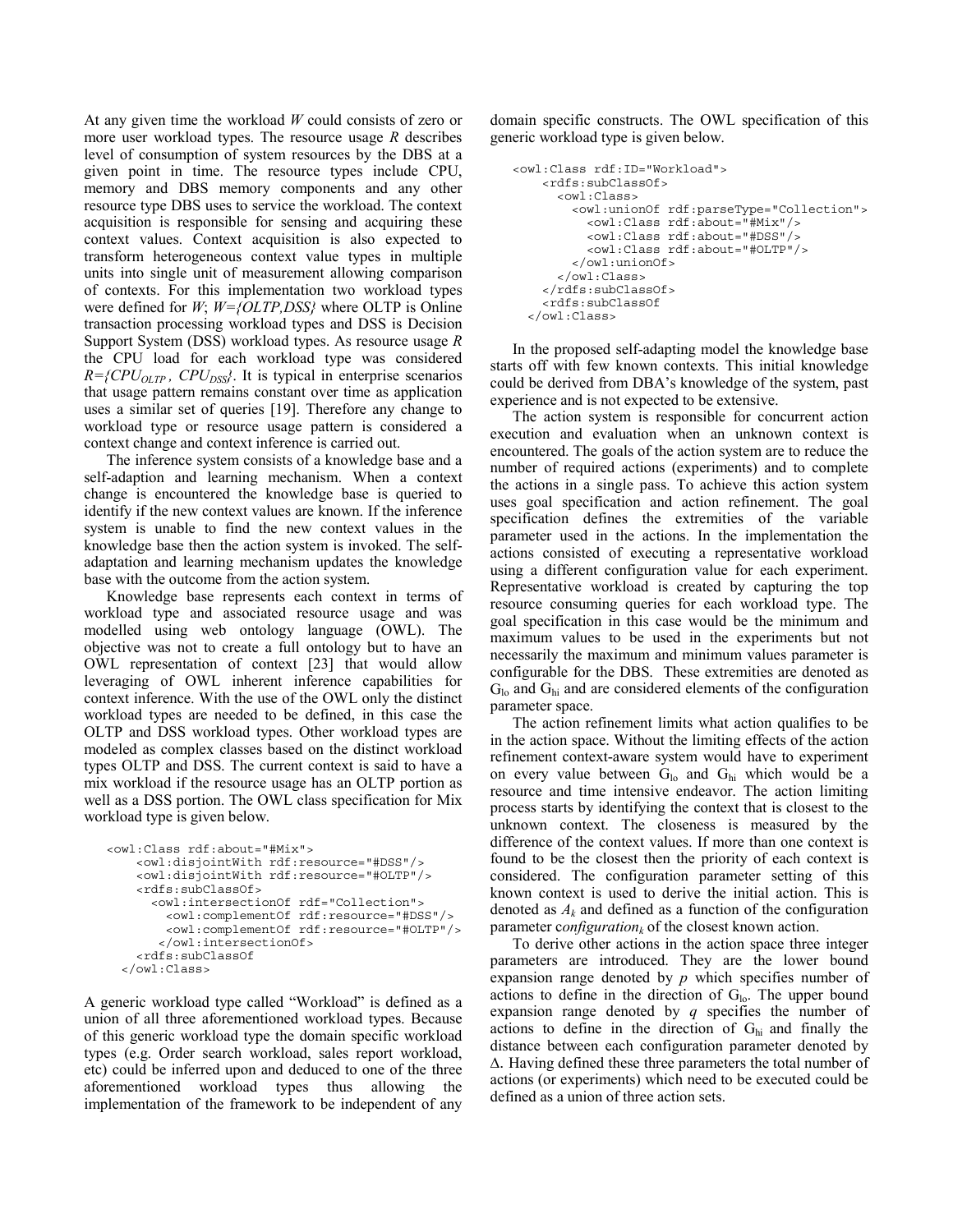Action space = { 
$$
A_k
$$
 (configuration<sub>k</sub>)  $\cup$   
\n $A_p$  (configuration<sub>p</sub>)  $\cup$   
\n $A_q$  (configuration<sub>q</sub>)  
\n $| p = {1 ... n}, n > 0, q = {1 ... m}, m > 0,$   
\n*configuration<sub>k</sub> - p $\Delta \ge G_{lo}$ ,  
\n*configuration<sub>k</sub> + q $\Delta \le G_{hi}$*   
\n $\Delta > 0$* 

The concurrent experimentation takes place in a private workbench which ensures that configuration changes in each action do not affect the current state of the DBS. The final phase of the action system is the outcome evaluation. The evaluation criteria for choosing the action that results in the highest benefit depends on the domain the context-aware system is implemented in. For the database performances tuning the actions are evaluated based on a minimizing function. That is the best action is the one with the configuration parameter that resulted in minimum resource usage such as the CPU usage for the execution of queries [18]. Thus the best configuration parameter for the unknown context could be formally defined as *configuration*<sub>best</sub> =  $\{$ 

<sup>∀</sup>*configurationi* <sup>∈</sup> *{action space configurations}*  $\exists A_i$  (configuration<sub>i</sub>): minimum (Resource Usage  $(A_i)$ )

 *}* 

Once the best setting for the configuration parameter is known for the current context it could be used to update the knowledge base so the system recognizes this context in the future (learning and adaptation) and at the same time DBS configuration setting is changed to optimize the workload execution.

#### IV. IMPLEMENTATION

The experimental setup used for our implementation is shown on Fig. 2. It consists of a primary DBS and a standby DBS. The primary DBS is part of the context space from which context values are acquired. The standby DBS is used as the experimentation environment. The context-aware experiment-based performance tuning system was developed as a Java desktop application with a graphical interface. It ran on a desktop computer with 8 GB RAM, 2.8 GHz Intel dual core processor and using a 1.7 JVM. Two Oracle DB connection services were created in the database for each of the workload type  $W$ , thus enabling the measurement of the resource usage *R* of each workload type. Context sensing was carried out by polling the database every 5 seconds and evaluating the CPU usage of each service assigned to the workload types which only incurred 0.000015% of the total hourly CPU time available on the server. A change in the resource usage pattern is considered a context change if there was a 3% difference in the CPU usage between 3 consecutive samples. When an unknown context is encountered the context-aware application would identify the high resource-consuming queries for each workload type and bring them to the private workbench for experimentation. In



Figure 2. Implementation setup

this case, the experimentation would be the concurrent execution of queries under various configuration parameter settings.

The chosen DBS was Oracle 12.1 for both primary DBS and standby DBS which ran on a server with 12GB RAM, 2.0 GHz Intel quad core processor server. Workloads were generated against two of Oracle database's sample schemas namely OE (OLTP workload types) and SH (DSS workload types). The data volumes of the sample schemas were increased with the use of Swingbench. Oracle configuration parameter optimizer index cost adj was chosen as the parameter to demonstrate the concrete implementation of the framework. The rule of thumb is to set it to lower values for OLTP which makes query plans bias towards index access and to higher values for DSS in favor of full table scans. DBAs are likely to leave it at default value for fear of setting it to an incorrect value. The rule of thumb may not work for every application and therefore this parameter is an ideal candidate for experiment-based performance tuning. In addition, it gives a direct correlation between the resource usage of each plan and the parameter value being used.

By comparing the resource usage of various queries under different parameter value settings it is possible to identify which parameter is beneficial to be used for the current context (i.e. workload type). The value that could be set for the parameter has a wide range (1-10000) but for an enterprise application the applicable range is much narrower, which is the concept demonstrated by the goal specification. The parameter could be set at session level which is visible only to the candidate session and opaque to other database sessions. As such it provides a private workbench to carry out the concurrent. Although optimizer index cost adj is used here, any configuration parameter could have been used with the context-aware model. The CPU used by each session for experiment (query) under various parameter settings was chosen as the statistics on which the action evaluated is based upon. The CPU time represents the total time consumed by a query on CPU and is not affected by contention issues and is provided by Oracle DB internal statistics gathering process [24].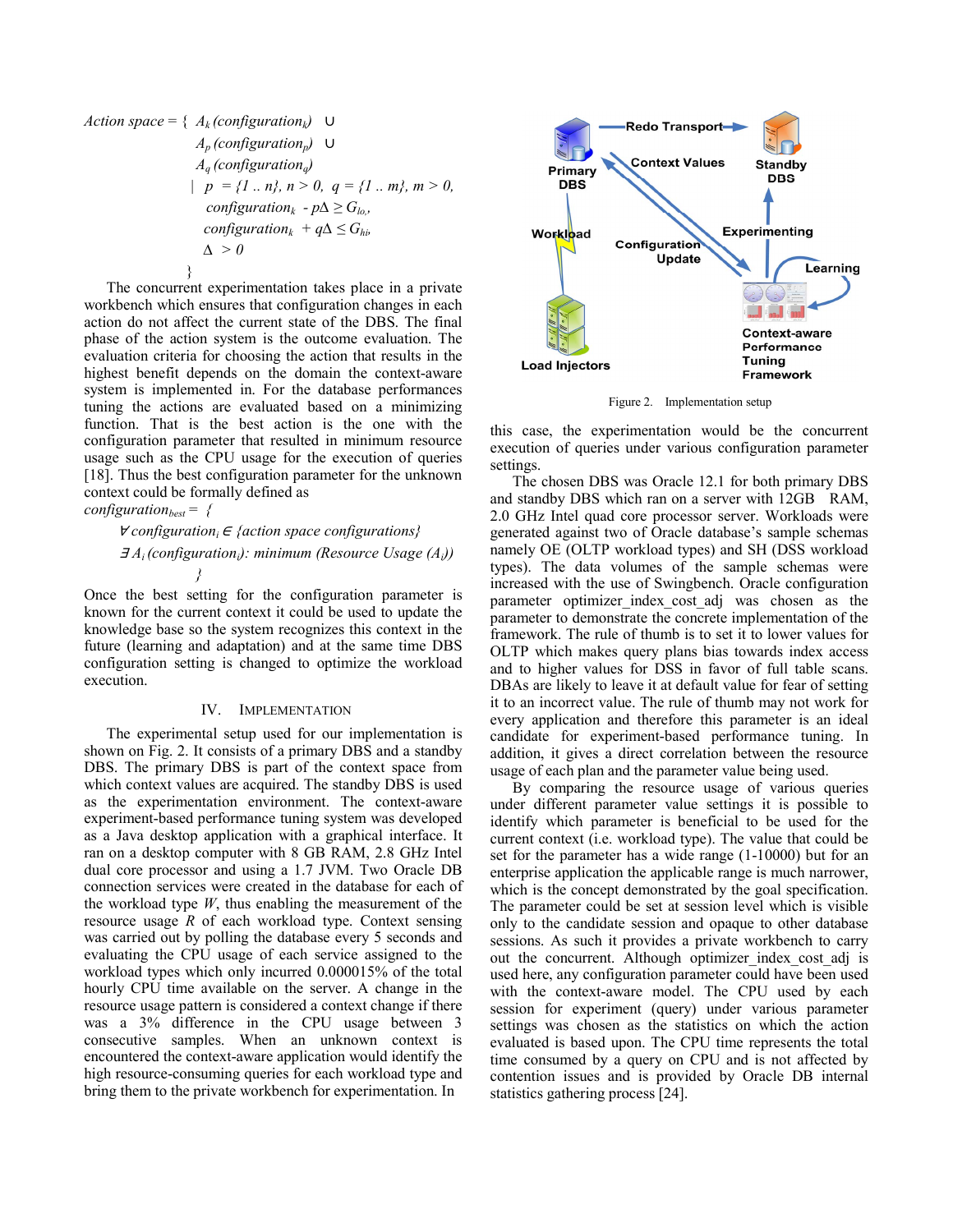The knowledge base was modelled using the Java implementation of Protégé OWL API while for inference the Java API for Protégé Pellet Reasoner was used. The knowledge base was initially populated with three context facts – one relating to OLTP only workloads, another to DSS only workloads and one for mix workload type where CPU usage was distributed (90:10) among OLTP and DSS workloads.

#### V. EXPERIMENTS AND RESULTS

Three different workloads were created for the OLTP and DSS workload types  $(OLTP_1, DSS_1, DSS_2)$  and injected to and removed from the DBS at 5 minute regular intervals in the following sequence.  $T_0, T_6$  : {OLTP<sub>1</sub>},  $T_1, T_7$  : {OLTP<sub>1</sub>,  $DSS_1$ }, T<sub>2,</sub> T<sub>9</sub> : {OLTP<sub>1</sub>,  $DSS_1, DSS_2$ }, T<sub>3</sub>,T<sub>11</sub>: {OLTP<sub>1</sub>,  $DSS_2$ ,  $T_4, T_{13}$ : {OLTP<sub>1</sub>}. The OLTP<sub>1</sub> workload represents the regular online transaction processing workload the DBS is tuned for. The  $DSS_1$  and  $DSS_2$  represent two different decision support queries that are executed infrequently.

Oracle's enterprise manager (OEM) console was used to compare the overall CPU usage for the same workload pattern with and without context-aware experiment-based adaptation. Fig. 3 shows the CPU usage pattern when the DBS configuration was optimized only for OLTP workloads while Fig. 4 represents CPU usage when DBS is able to adapt because of the context-aware system. The OEM plots the CPU usage in terms of active sessions (Y-axis), which is calculated as (active session  $=$  CPU used by all non-idle DBS session / wall clock time). There were no other workloads on the test DBS except for the experimental workloads generated and therefore the two graphs on Fig. 3 and Fig. 4 are directly comparable. The X-axis unit is minutes and the time-steps denote workload injection and experiment/adaptation points.

 The experiment starts off with the system containing only the OLTP<sub>1</sub> workload and the first DSS workload (DSS<sub>1</sub>) is injected at  $T_7$ . This changes the CPU usage distribution and is detected by the context-aware application as a context change. Inference of this context change reveals that this is an unknown context which triggers concurrent experimentation on the standby DB. During this experimentation period  $(T_7 - T_8)$  the CPU usage reaches the same level as in the test without context-aware adaptation  $(T_1 - T_2)$ . However, once the experiment results have been evaluated and the adaptation has completed, the overall CPU usage is lower for the rest of the time  $(T_8 - T_9)$  compared to the period without experiment-based adaptation. The difference in the absolute CPU usage was 150 CPU seconds which means the DBS uses 20% less CPU to execute the same workload after the adaptation. The knowledge base is expanded with the current context space values and the parameter setting suited for it.

The second DSS workload  $(DSS_2)$  is injected at  $T_9$  but as the DBS has already been adapted to one DSS workload the increase in the overall CPU usage is lower compared to the same workload mix  $(T_2 - T_3)$  without experiment-based adaptation. However, the injection of this second workload results in the detection of unknown context followed by concurrent experimentation in the time period of  $(T_9 - T_{10})$ . Evaluation of the experimental results indicated that the already used parameter settings lead to the lowest overall CPU usage for the current context. Thus, experimentation and adaptation do not result in lowering of the CPU usage for this workload period  $(T_9 - T_{11})$  but it is still lower compared to  $(T_2 - T_3)$  which had a similar workload mix. The knowledge base is updated with parameter setting so context-aware system is capable of detecting and adapting irrespective of the order of workload occurrence. These observations could be validated by examining the results of the concurrent experiments which is the CPU used per single execution of a query under different parameter settings. These results are used by the action evaluation module to determine the action that maximizes the goal expectations. The use of weighted average ensures the configuration parameter changes do not negatively affect the workload type that is most active at the time of the context change.





Figure 3. CPU usage without experiment-based adaptation Figure 4. CPU usage with context-aware experiment-based adaptation